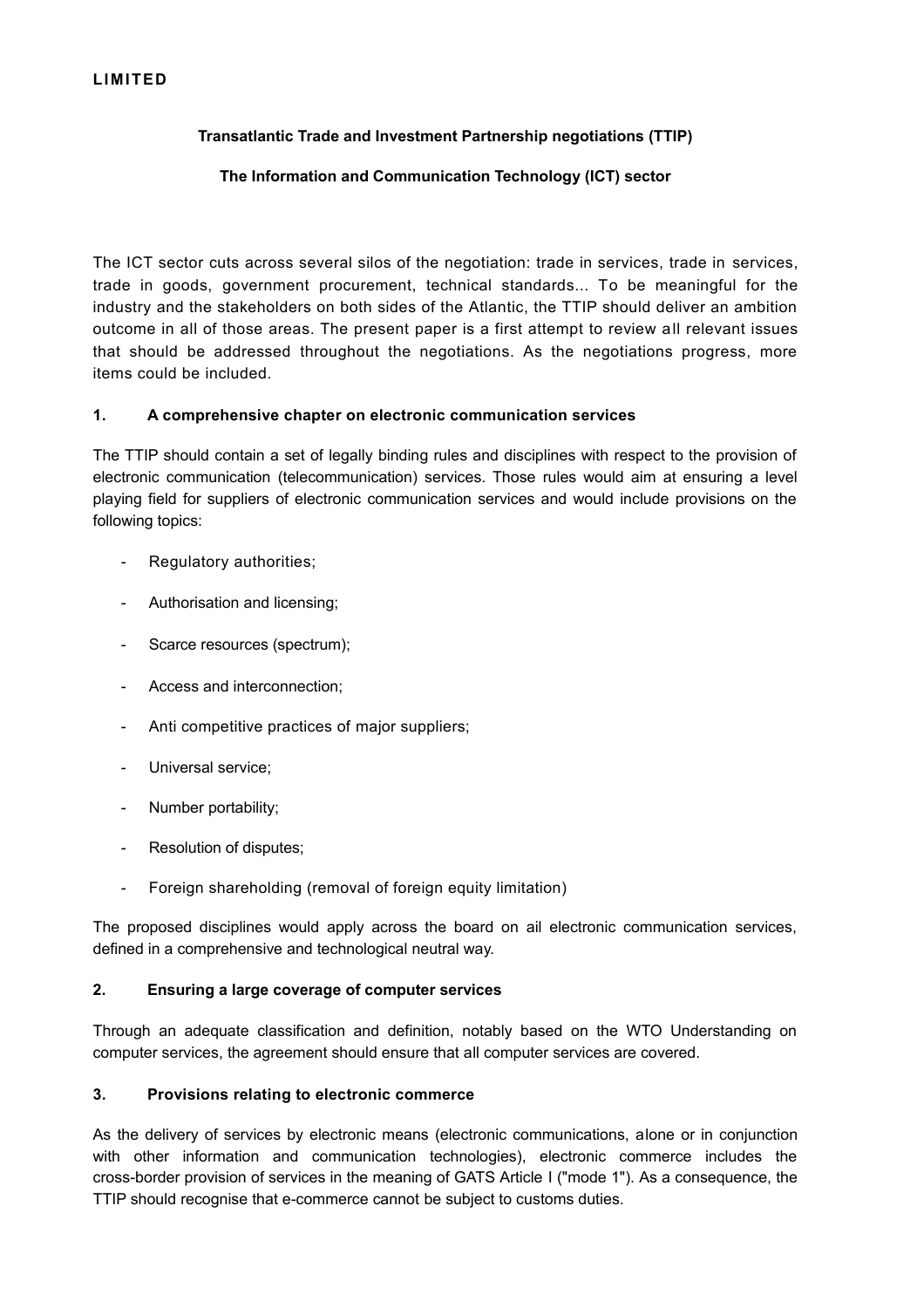The EU acknowledges that electronic commerce is a cross-cutting issue and increases trade opportunities in many sectors. The EU and the United States should agree to promote the development of electronic commerce between them, in particular by co-operating on the issues raised by electronic commerce. Among others, the potential issues for cooperation could include:

- the recognition of certificates of electronic signatures issued to the public, the conclusion of contracts by electronic means and the facilitation of cross-border certification services,
- the liability of intermediary service providers with respect to the transmission, or storage of information,
- the treatment of unsolicited electronic commercial communications.
- the protection of consumers in the ambit of electronic commerce and notably the information to be provided by service providers,
- the conditions under which provision of services by electronic means may be restricted,
- specific prior authorisation.
- any other issue relevant for the development of electronic commerce.

Such cooperation can take the form of exchange of information on the Parties' respective legislation on these issues as well as on the implementation of such legislation.

### **4. Public Procurement for the ICT sector**

For the ICT sector, the relevance of government procurement is multiple, spanning from the traditional telecommunication services to high performance computing equipment and to cloud-based service providers. Access to public procurement, at both federal (notably for high performance computing) and at the sub-federal level, should be one of the primary topic of discussion. While public procurement is being dealt within other parts of the negotiation, it is important that the outcome of the public procurement negotiation will enhance trade in ICT.

For the cloud-based services, solutions could be envisaged via mutual recognition of accreditation for public IT procurement purposes based on the use of international standards and certificates.

### **5. A regulatory structure and a regulatory agenda on ICT for the TTIP**

### *A regulatory structure*

Given the TTIP's ambition to create a framework for a regulatory environment conducive to businesses on both sides of the Atlantic, it is important that traditional trade provisions as set out in sections 1 to 4 are accompanied by a wider set of conditions and structures. The ICT sector itself is not a traditional one made of goods and tariffs only and any bilateral agreement must encompass its complexities.

Hence the agreement should envisage a body, which would allow for a platform for interaction between different regulatory authorities. This body would have a role beyond a traditional trade committee and in particular would allow for regulators on both sides of the Atlantic (European Commission, BEREC, NTIA, FCC, etc.) to be able to discuss regularly and directly.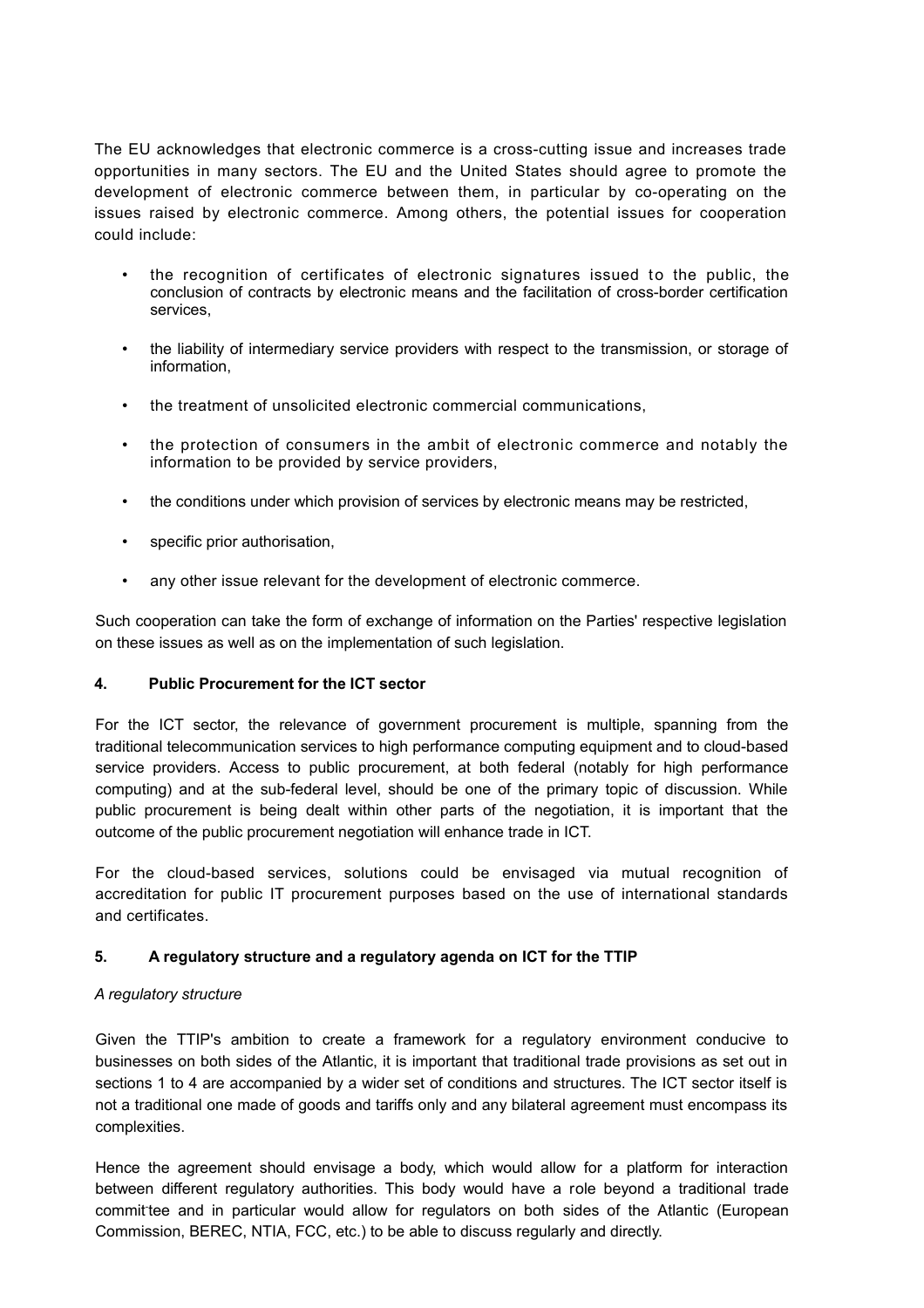This body would ensure the proper implementation of the agreement, monitor the conditions for market access, and look at wider regulatory issues.

#### *A regulatory agenda*

Some of those regulatory issues would include (in a non-exhaustive way): wholesale access, cloud computing services, cyber-security, standards, the legal framework for e-health, etc.

Evidence tends to show that the absence of regulation in the **wholesale access market** has comforted the dominant position of two major companies on the US market This also has repercussions on the value-added services for the provision of which leased lines and other wholesale products are crucial inputs. Progress in the review of the market is slow and the outcome uncertain. As a result, EU companies have expressed difficulties in accessing the US market, while US companies enjoy access to a regulated EU wholesale market. It is therefore suggested that the TTIP negotiation looks into that issue and address means to correct this asymmetry (notably through effective implementation of wholesale access provision).

With respect to **cyber-security**, a uniform approach across the Atlantic would facilitate trade in products, services and applications while at the same time ensuring a high level of security. Both the EU and the US have begun discussions with their stakeholders to identify best practices on risk management. These are not technical standards but rather process standards adopted to ensure security of networks and information systems. The EU work takes place in the Network and Information Security (NIS) Platform. Hence we could imagine that this platform could engage with its US counterpart, the National Institute on Standards and Technology (NIST) in a structured way. The TTIP could take stock, e.g. at the end of 2014, on progress and ensure that cyber-security measures do not translate in trade barriers.

**Standards** have a paramount importance in the ICT sector, well beyond what appears from a first traditional product based criteria. It is essential to ensure that technological developments, regulatory measures and standardisation do not lead to divergences and lack of interoperability which develop into trade barriers. Examples include: lack of harmonised standards between the EU and the US; Internet of Things where the lack of interoperability in the machine to machine (M2M) communications may result in reducing market access.

Some work is already on-going and could serve as a positive benchmark should it be included in the agreement. Specifically in the area of **e-Health** both the EU and the US are currently working to encourage more effective use of ICT and ICT in general, in delivery of health services, including disease prevention and health promotion. They will collaborate through the promotion of interoperability of health related information and communication technology (e-Health/Health IT) products and services, gaining improved mobility and consistent proficiency recognition for professional workforce, and by helping to prevent unnecessary regulatory divergences.